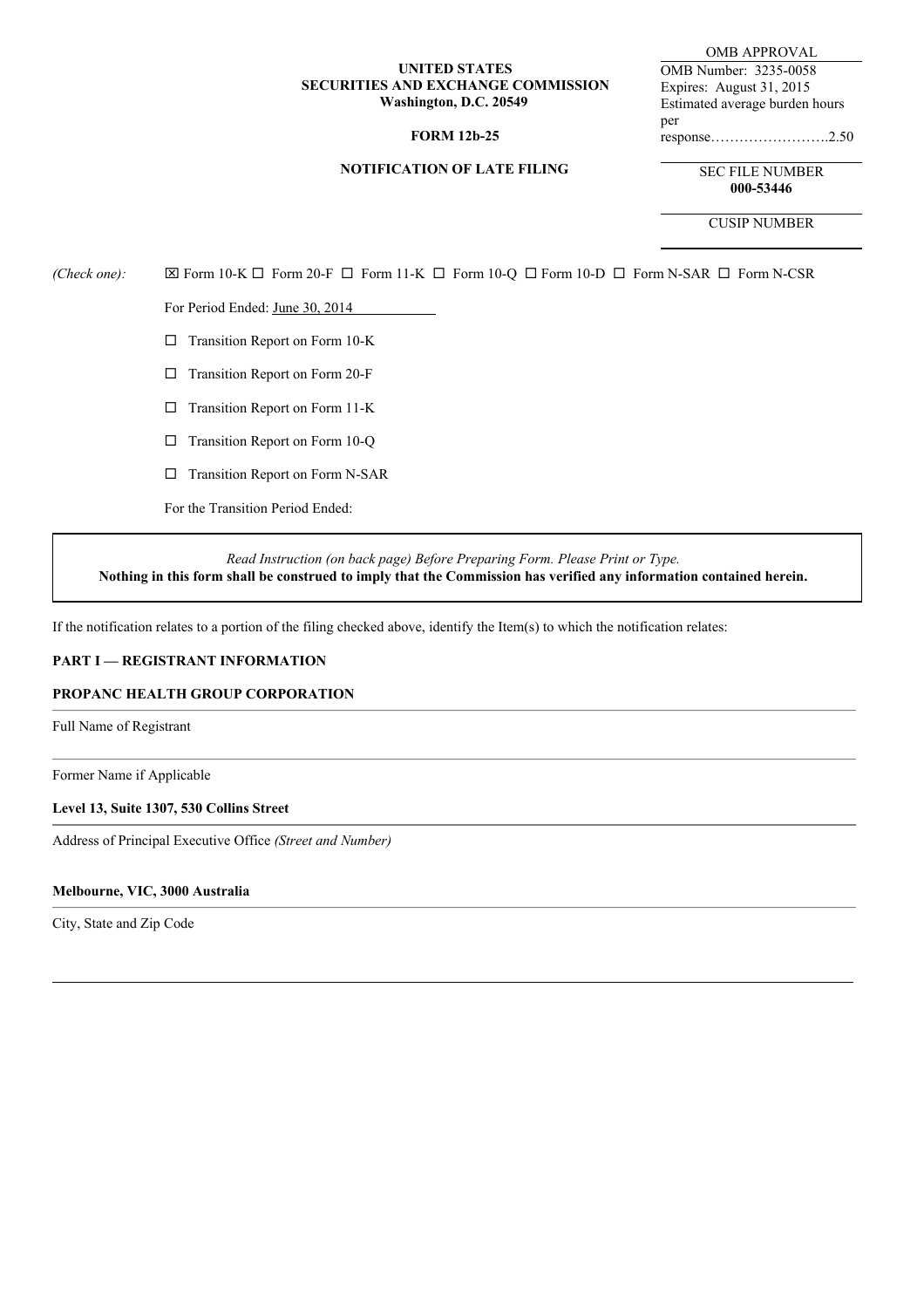#### **PART II — RULES 12b-25(b) AND (c)**

If the subject report could not be filed without unreasonable effort or expense and the registrant seeks relief pursuant to Rule 12b-25(b), the following should be completed. (Check box if appropriate)

- (a) The reasons described in reasonable detail in Part III of this form could not be eliminated without unreasonable effort or expense;
- (b) The subject annual report, semi-annual report, transition report on Form 10-K, Form 20-F, Form 11-K, Form N-SAR or Form N-
- **x** CSR, or portion thereof, will be filed on or before the fifteenth calendar day following the prescribed due date; or the subject quarterly report of transition report on Form 10-Q or subject distribution report on Form 10-D, or portion thereof will be filed on or before the fifth calendar day following the prescribed due date; and
	- (c) The accountant's statement or other exhibit required by Rule 12b-25(c) has been attached if applicable.

#### **PART III — NARRATIVE**

State below in reasonable detail why Forms 10-K, 20-F, 11-K, 10-Q, 10-D, N-SAR, N-CSR, or the transition report portion thereof, could not be filed within the prescribed time period.

Propanc Health Group Corporation (the "Registrant") was unable, without unreasonable effort or expense, to file its Annual Report on Form 10-K for the year ended June 30, 2014 (the "Annual Report") by the September 29, 2014 filing date applicable to smaller reporting companies due to a delay experienced by the Registrant in completing its financial statements and other disclosures in the Annual Report. As a result, the Registrant is still in the process of compiling required information to complete the Annual Report and its independent registered public accounting firm requires additional time to complete its review of the financial statements for the year ended June 30, 2014 to be incorporated in the Annual Report. The Registrant anticipates that it will file the Annual Report no later than the fifteenth calendar day following the prescribed filing date.

#### SEC 1344 (04-09) Persons who are to respond to the collection of information contained in this form are not required to respond **unless the form displays a currently valid OMB control number.**

(Attach extra Sheets if Needed)

## **PART IV — OTHER INFORMATION**

(1) Name and telephone number of person to contact in regard to this notification

| <b>James Nathanielsz</b> | (61)       | 03 9614 2795       |
|--------------------------|------------|--------------------|
| (Name                    | Area Code) | 'Telephone Number) |

(2) Have all other periodic reports required under Section 13 or 15(d) of the Securities Exchange Act of 1934 or Section 30 of the Investment Company Act of 1940 during the preceding 12 months or for such shorter period that the registrant was required to file such report(s) been filed? If answer is no, identify report(s).

 $Yes \boxtimes \neg No \Box$ 

(3) Is it anticipated that any significant change in results of operations from the corresponding period for the last fiscal year will be reflected by the earnings statements to be included in the subject report or portion thereof?

 $Yes \Box No \boxtimes$ 

If so, attach an explanation of the anticipated change, both narratively and quantitatively, and, if appropriate, state the reasons why a reasonable estimate of the results cannot be made.